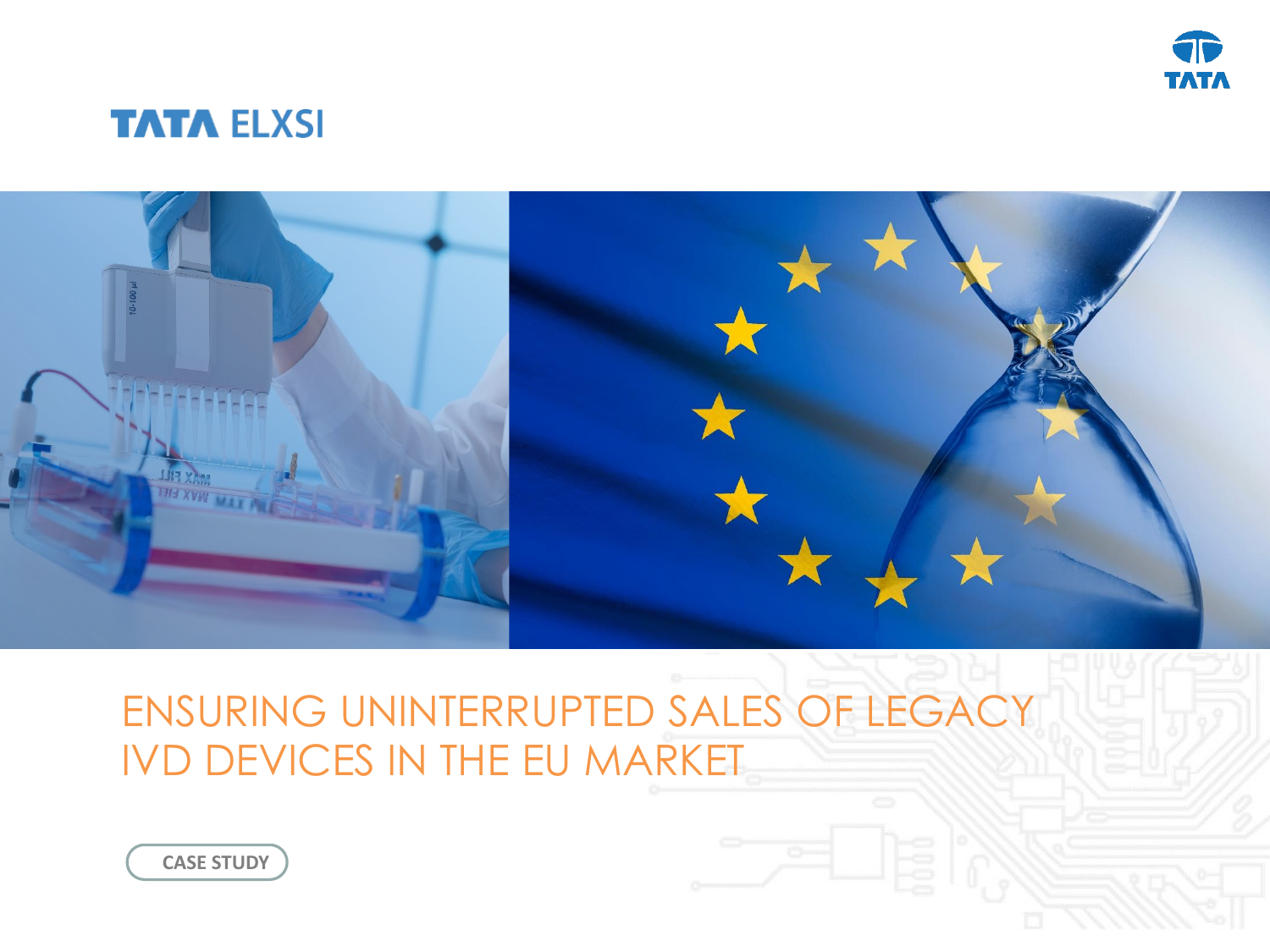## **TATA ELXSI**

# ENSURING UNINTERRUPTED SALES OF LEGACY IVD DEVICES IN THE EU MARKET

## Customer Challenges

Our client is a US-based manufacturer of diagnostic devices, including molecular biology, immunology, and lateral flow assays.

The customer intended to remediate their legacy self-certified devices as per the new EU In Vitro Diagnostic Regulation (IVDR). As the devices were upclassified under the new regulation, the remediation work involved a massive volume of documentation to ensure successful NB reviews and CE certification.

### Scope

- Product understanding and assessment of the applicable requirements
- Gap assessment to understand the current state of the technical files
- Assessment of the existing raw/processed data, testing reports, and clinical data to check for data sufficiency
- Creation of customized SOPs, templates, and work instructions at the organization level as global procedures
- Project planning and management for execution of the project on anticipated timelines per customer requirements
- Compliance testing and documentation remediation as per the EU IVDR
- Technical file compilation and NB review comments redressal



#### [info@tataelxsi.com](mailto:info@tataelxsi.com?subject=More%20information)